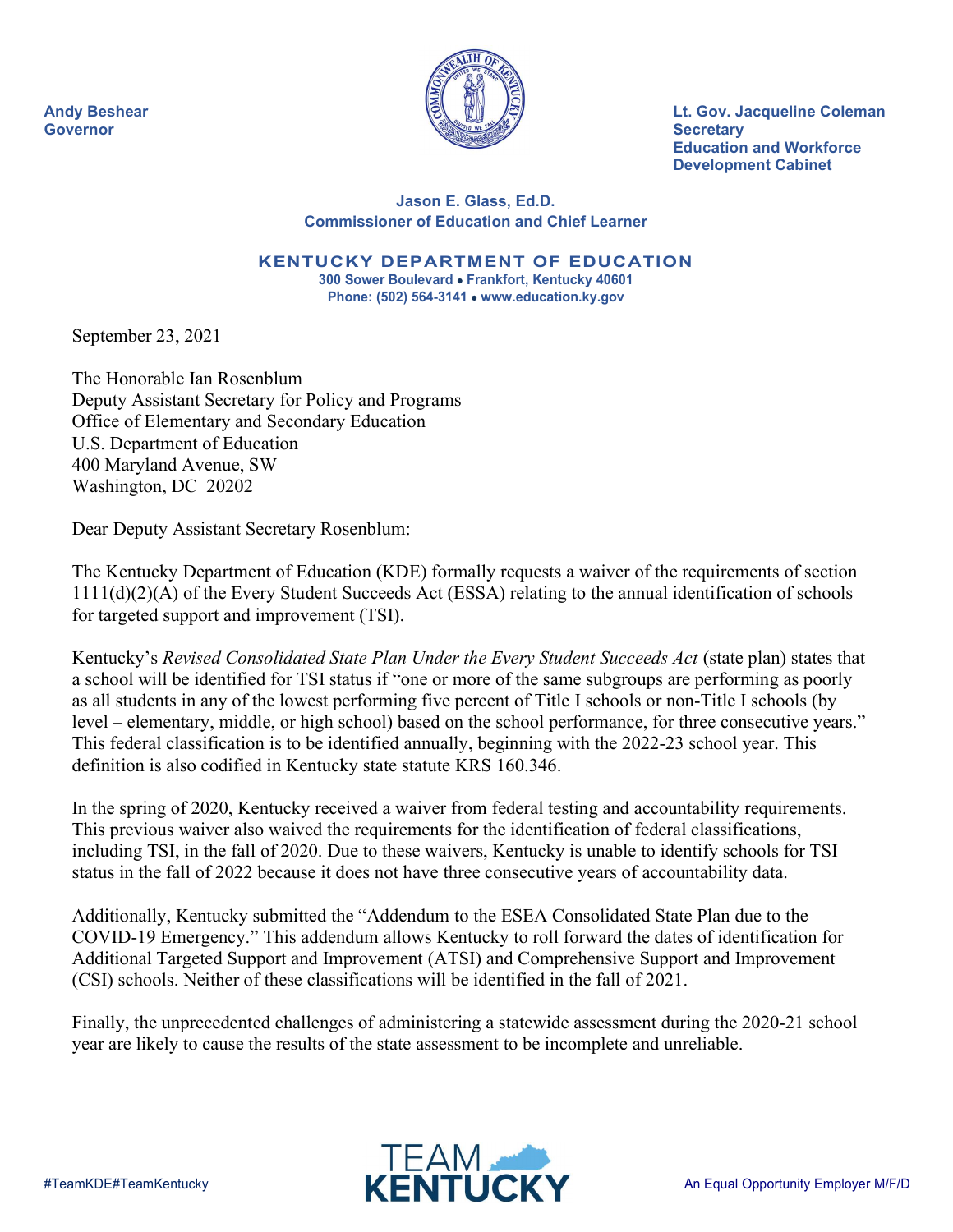Honorable Ian Rosenblum September 23, 2021 Page 2

Therefore, Kentucky requests a waiver of the requirements to identify TSI schools due to the current lack of data posed by the previous year's accountability waiver and to align the next TSI cohort with future identification cycles. Under this waiver, TSI schools would next be identified in the fall of 2024, following three consecutive years of accountability data (2021-22, 2022-23, and 2023-24).

Kentucky remains committed to maintaining an accountability system that ensures equity for all students. In July 2020, the Kentucky Board of Education adopted a resolution affirming its commitment to racial equity in Kentucky public schools. This commitment is evident through our accountability system. While new TSI schools would not be identified in 2021 under this waiver, Kentucky's commitment to equity and service will continue to ensure that students from traditionally underserved backgrounds have their physical, emotional, and instructional needs met during the 2021-22 school year.

## Required Waiver Request Components

Section 8401(a)(3) of the ESEA as amended by the ESSA allows the Secretary of the United States Department of Education (Secretary) to waive, with the exceptions outlined in Section 8401(c) "any statutory or regulatory requirements of this Act for which a waiver request is submitted." Section 8401(b)(1) of the ESEA as amended by the ESSA establishes that "a State educational agency, acting on its own behalf or on behalf of a local educational agency in accordance with subsection (a)(2), or Indian tribe that desires a waiver shall submit a waiver request to the Secretary, which shall include a plan that—

(A) identifies the Federal programs affected by the requested waiver;

- (B) describes which Federal statutory or regulatory requirements are to be waived;
- (C) describes how the waiving of such requirements will advance student academic achievement;

(D) describes the methods the State educational agency, local educational agency, school, or Indian tribe will use to monitor and regularly evaluate the effectiveness of the implementation of the plan;

(E) includes only information directly related to the waiver request; and

(F) describes how schools will continue to provide assistance to the same populations served by programs for which waivers are requested and, if the waiver relates to provisions of subsections (b) or (h) of section 1111, describes how the State educational agency, local educational agency, school, or Indian tribe will maintain or improve transparency in reporting to parents and the public on student achievement and school performance, including the achievement of the subgroups of students identified in section  $1111(b)(2)(B)(xi)$ ."

The required elements of a waiver request are detailed below.

## Federal Programs Affected by this Waiver

This waiver affects Kentucky's implementation of the state's School Support and Improvement Activities for schools identified for Targeted Support and Improvement (20 U.S. Code  $\S 6311(d)(2)$ ).

## Federal Statutory or Regulatory Requirements to be Waived

This waiver seeks to exempt Kentucky from the requirements under 20 U.S. Code  $\S 6311(c)(4)(C)(iii)$ which requires the KDE to "include differentiation of any such school in which any subgroup of students is consistently underperforming, as determined by the state, based on all indicators" in the state's accountability system.